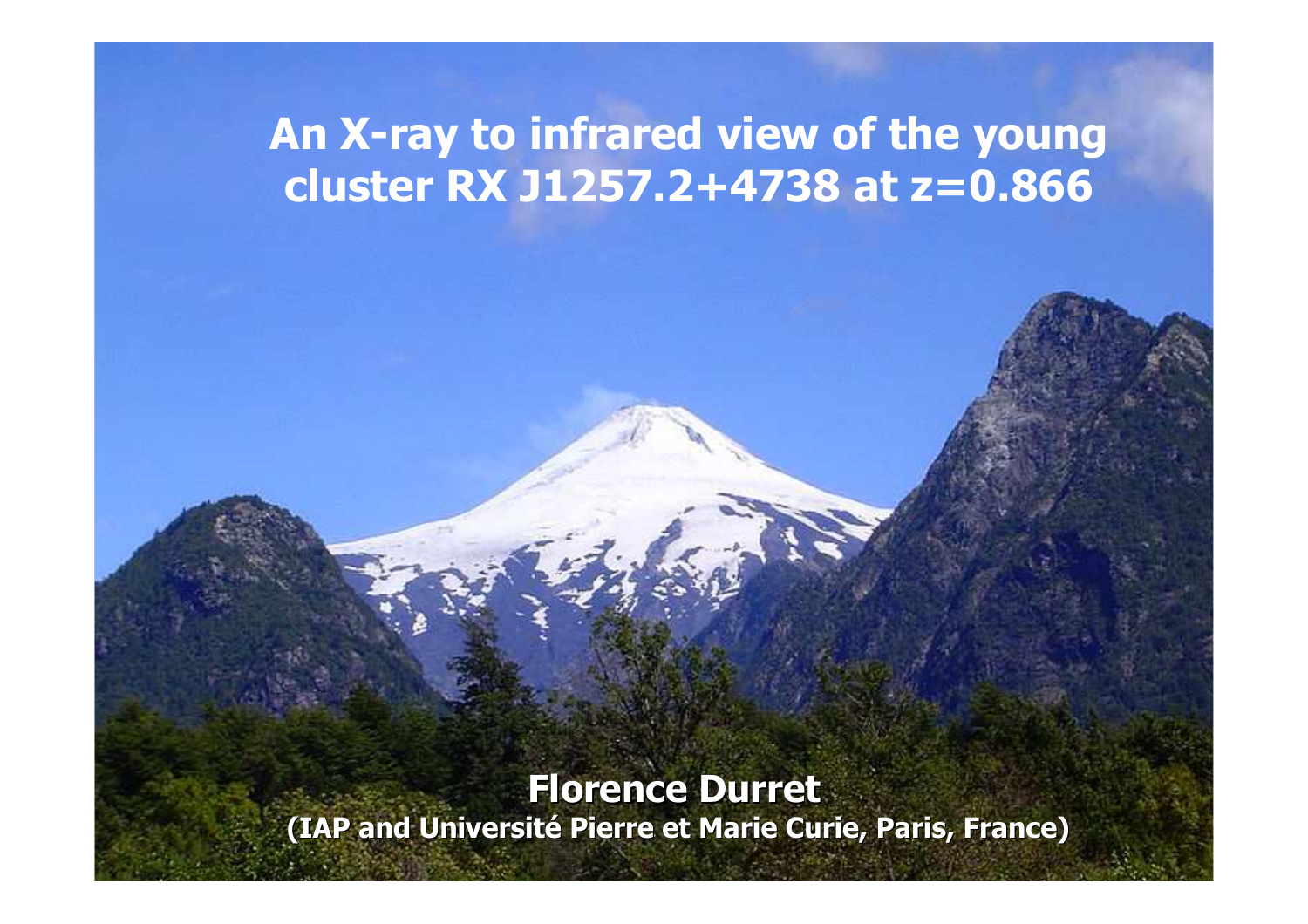#### ►P.I. Melville Ulmer

# ►Reference :

M. Ulmer, C. Adami, G.B. Lima Neto, F. Durret, G. Covone, O. Ilbert, E.S. Cypriano, S.S. Allam, R.G. Kron, W.A. Mahoney, R. GavazziA&A 503, 399 (2009)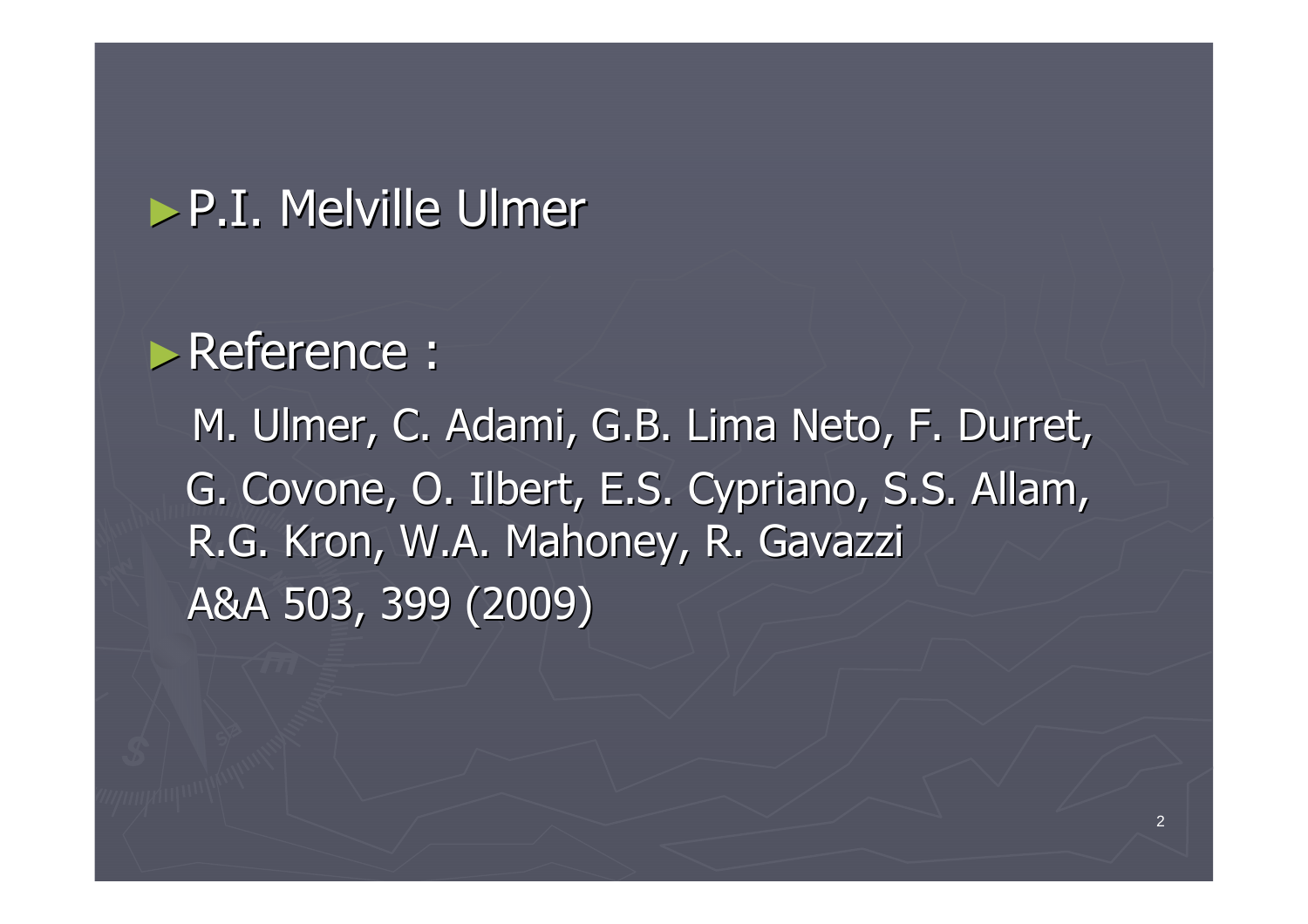# The discovery of RX J 1257.2+4738

► Optical follow up of the SHARC survey at various wavelengths(also see Adami et al. 2007, A&A 472, 373)

 $\triangleright$  The cluster RX J1257.2+4738 was found by comparing a<br>ROSAT image with i' and K<sub>s</sub> ground based images, taken in<br>particular to determine if the red galaxies were young and<br>dusty or old early type galaxies

► New observations :

- $\Box$ Chandra, XMM-Newton (flares!)
- $\mathbf C$ • Spitzer IRAC and MIPS 24 µm
- •Imaging: Gemini Gmos i' and  $z'$ , Subaru MOIRCS J and  $K_s$
- • $\bullet$  Spectroscopy: Gemini Gmos (45z along the line of sight,  $\sim$ 19z in cluster)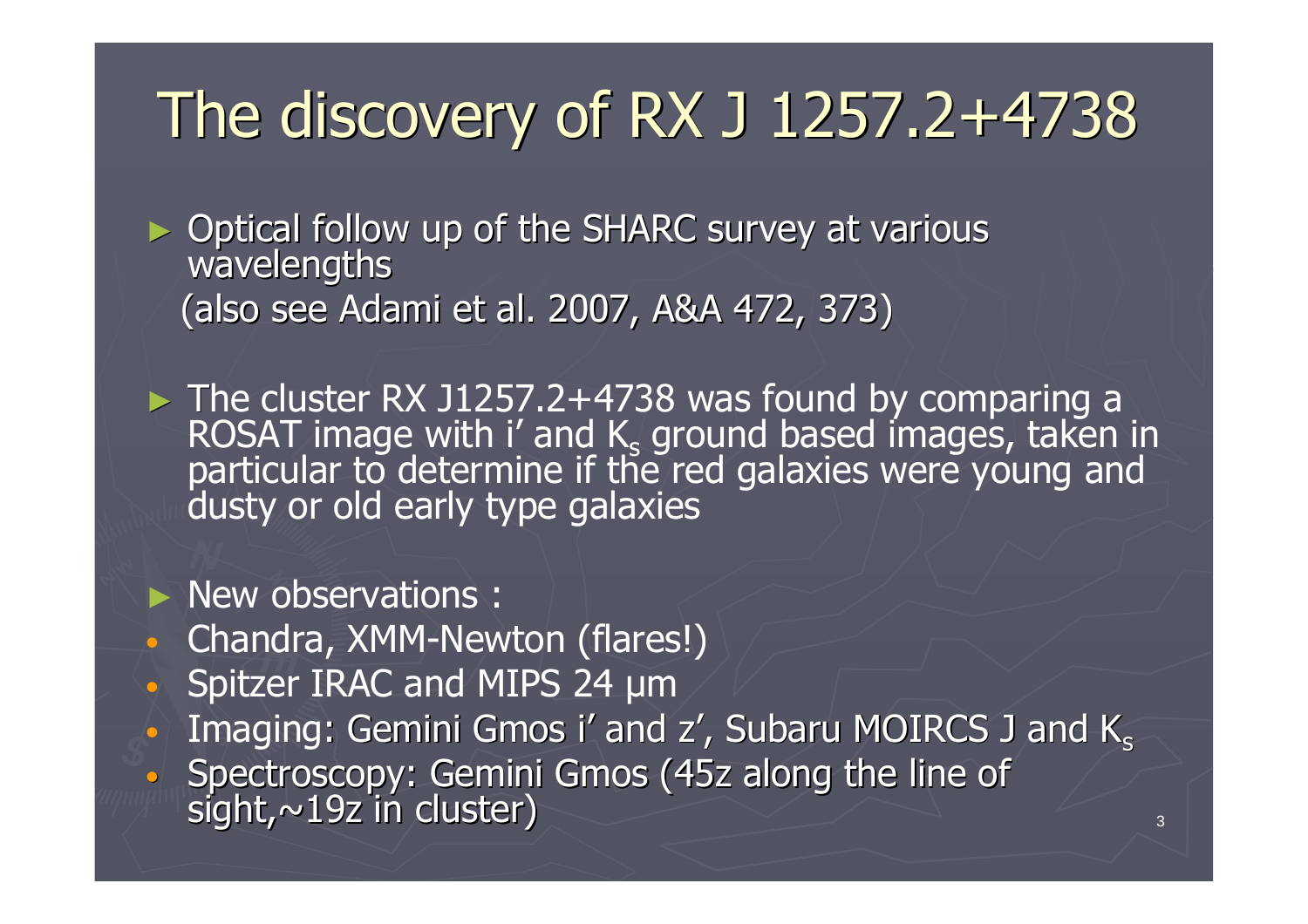### Galaxy redshift histogram: there is a cluster!



4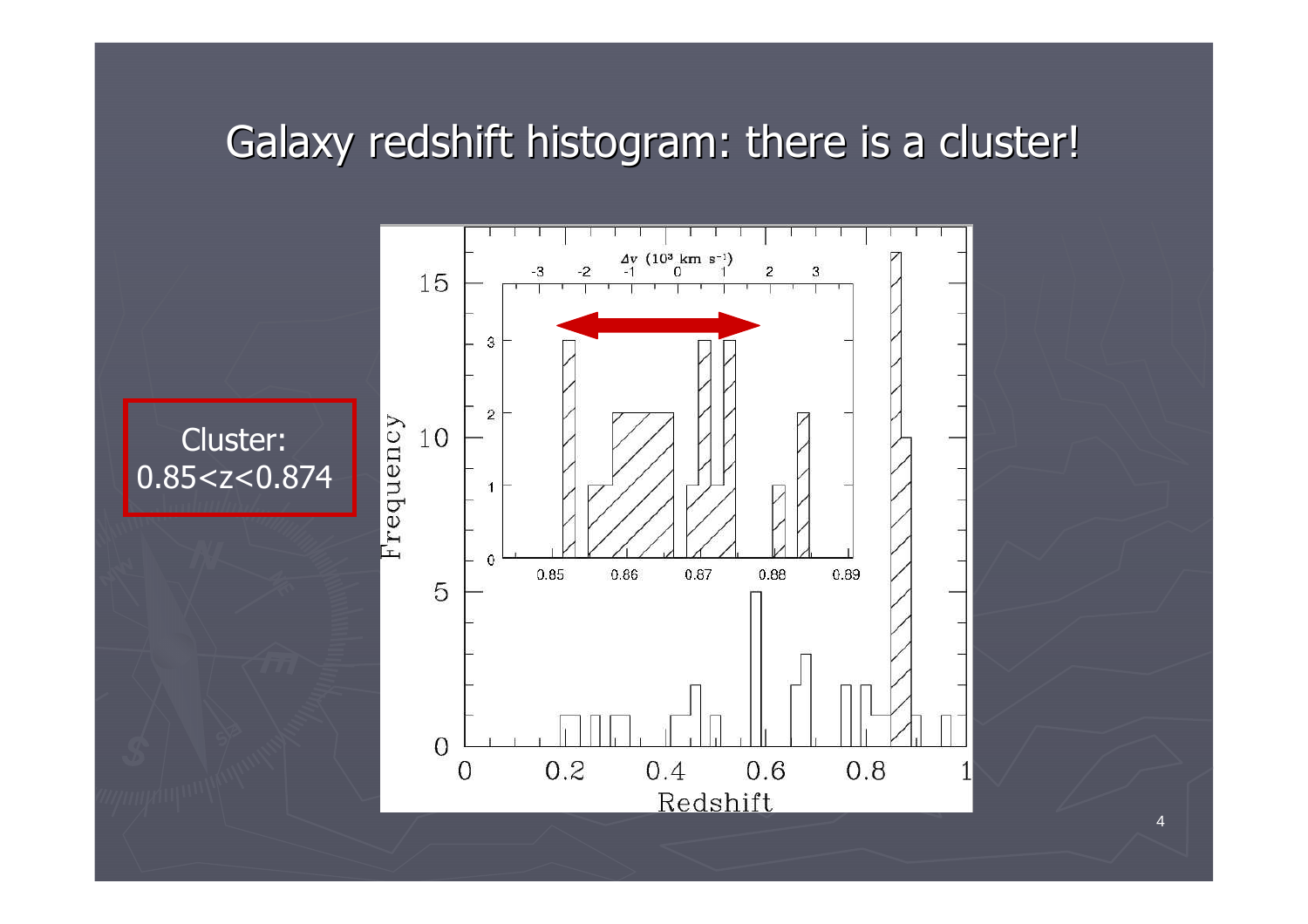

Left: MIPS 24µm (coded as R), IRAC-3.6 µm (coded as G) and i'-band (coded as B) image<br>showing the spectroscopically determined members detected by the MIPS (magenta boxes).<br>Circle = 3 arcmin radius or 1.3 Regian Circle = 3 arcmin radius or  $1.3 \text{ R}_{\rm virial}$ 

Right: same on zoomed scale with i-band (restframe blue) greatly suppressed to bring out the MIPs flux.

Green contours =  $[0.3-2]$  keV in XMM-Newton image.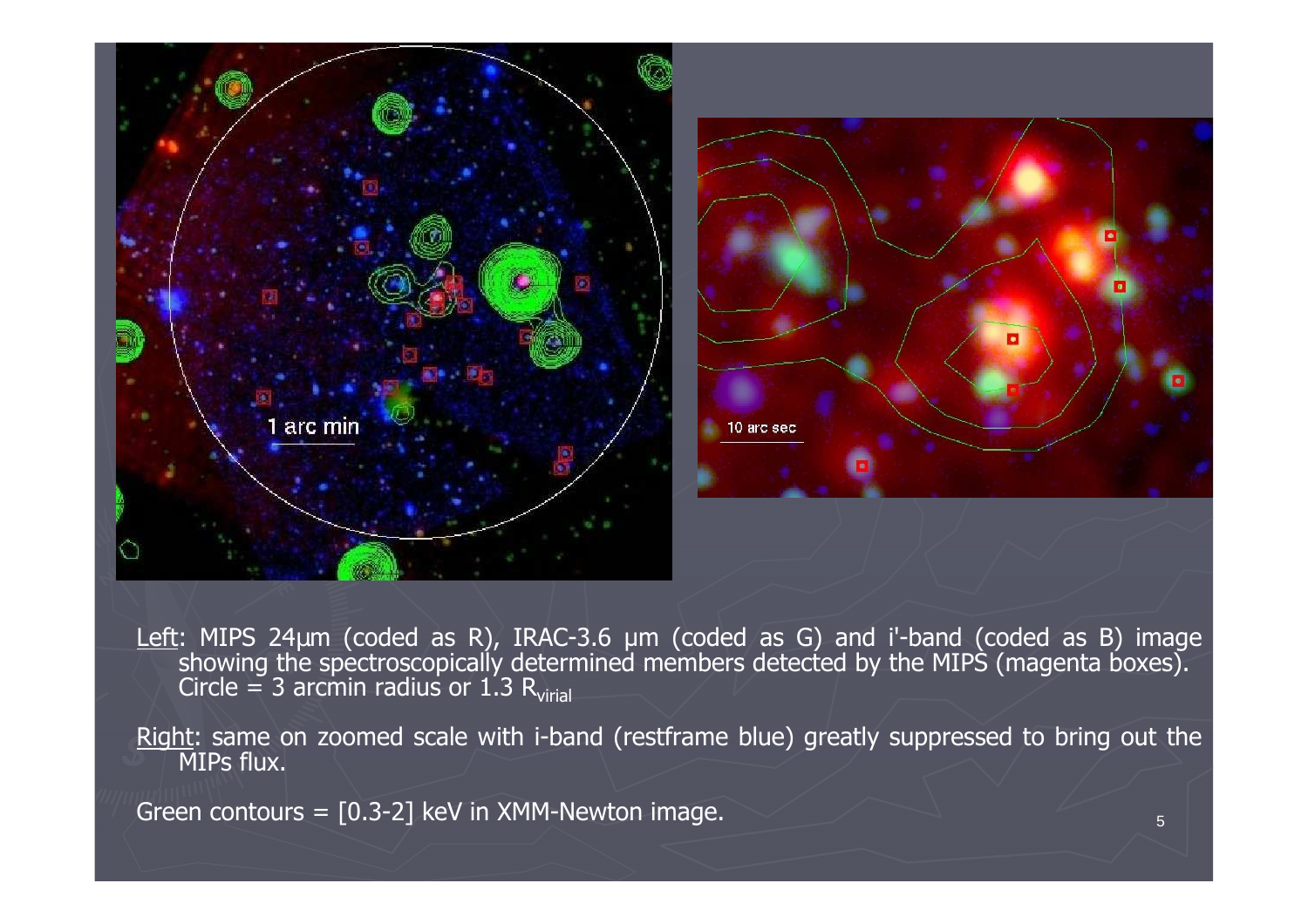#### Results:

► Some of the galaxies detected with MIPS are found even in<br>the cluster core (LIPCs or LILIPCS) see Brodwin's talk) the cluster core (LIRGs or ULIRGS? see Brodwin's talk)

► The very red population of galaxies marks the cluster location

► Assuming all of these MIPS detected galaxies are young and dusty is consistent with the hypothesis that the galaxies have just fallen into this new born cluster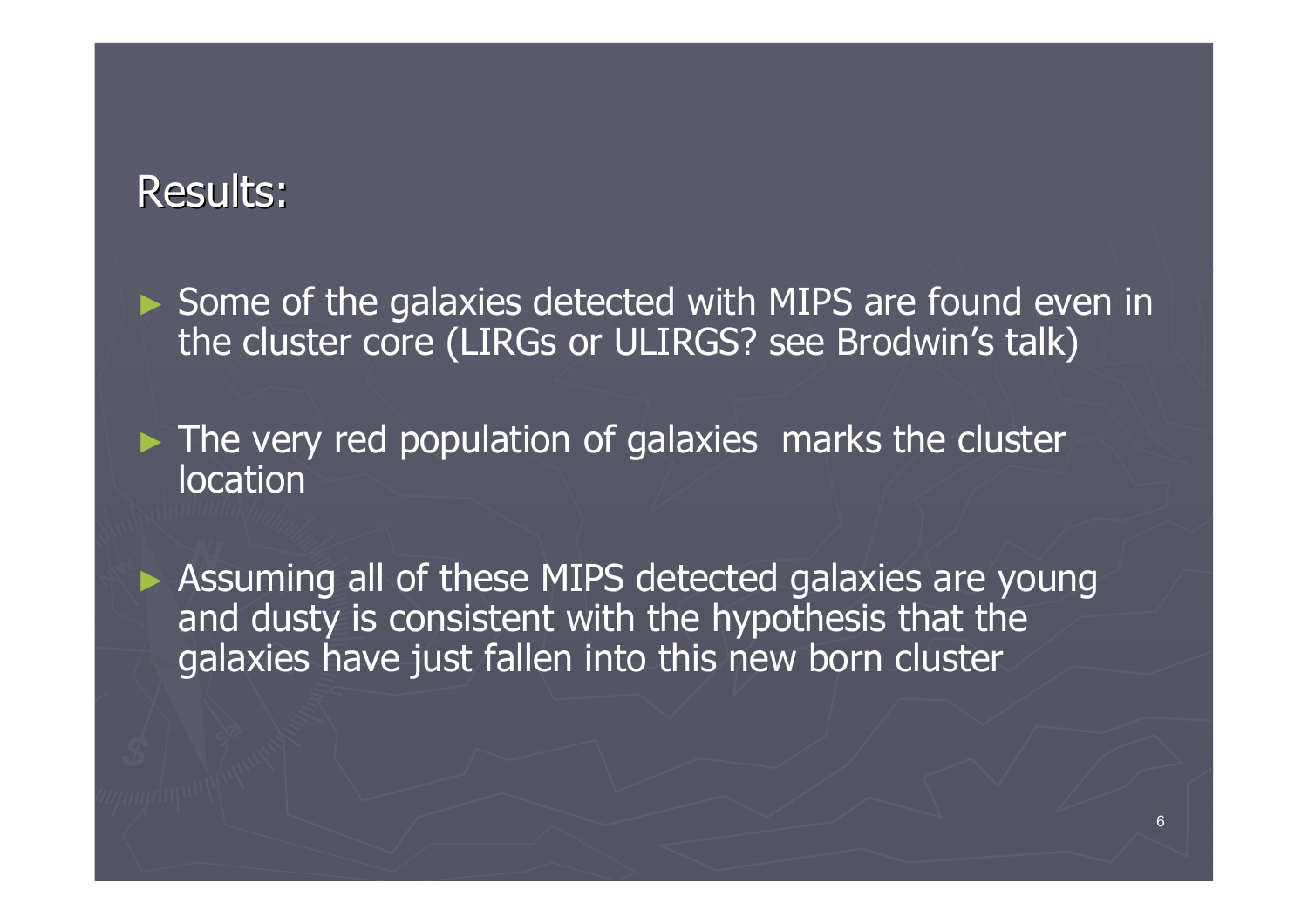#### Color magnitude relation computed from i' and z'



7 Red diamonds = galaxies with <u>spectroscopically</u> determined redshifts<br>in the cluster (0.850 ≤ z ≤ 0.874)<br>Blue triangles = galaxies with spectroscopically determined redshifts<br>outside the cluster Black dots = all galaxiesCyan squares = the only two galaxies at the cluster redshift not detected in the MIPS 24  $\mu$ m band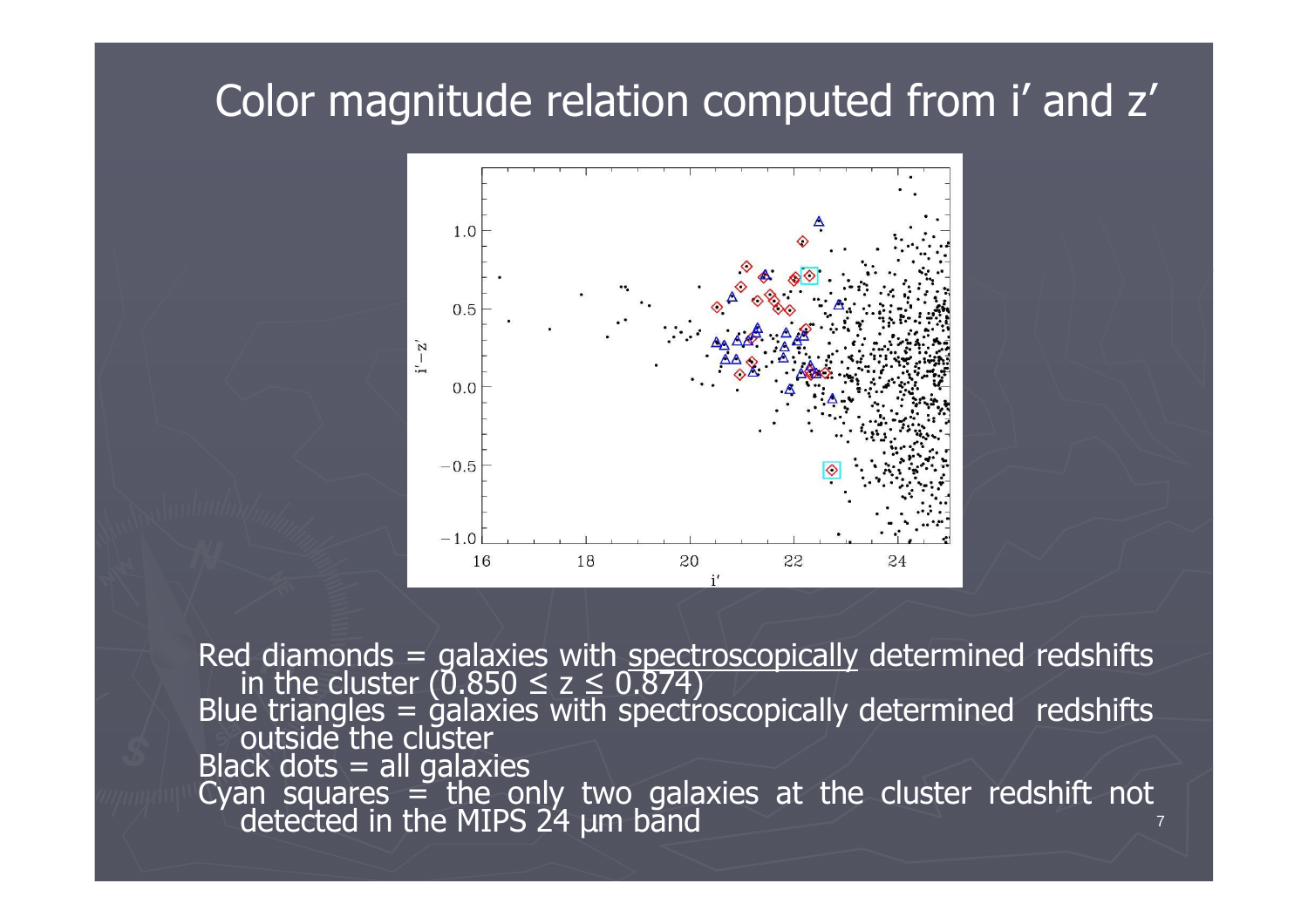#### X-ray imaging of Cl 1257 in the [0.5-5.0] keV band



- (a) Adaptively smoothed Chandra ACIS-S image with a minimum signal-to-noise ratio of 3 per smooth beam
- (b) Chandra ACIS-S image smoothed with a fixed width Gaussian (kernel radius of 10")
- (c) Best-fit 2-D β-model;
- (d) Composite image with all<br>available XMM-Newton data smoothed with a Gaussian kernel (radius 6.4").
- Green ellipses = logarithmically<br>spaced isocontours of the bestβ-model
- Magenta circles = masked regions (point-sources detected with Chandra)

န Color bars show scaling in counts<br>/pixel.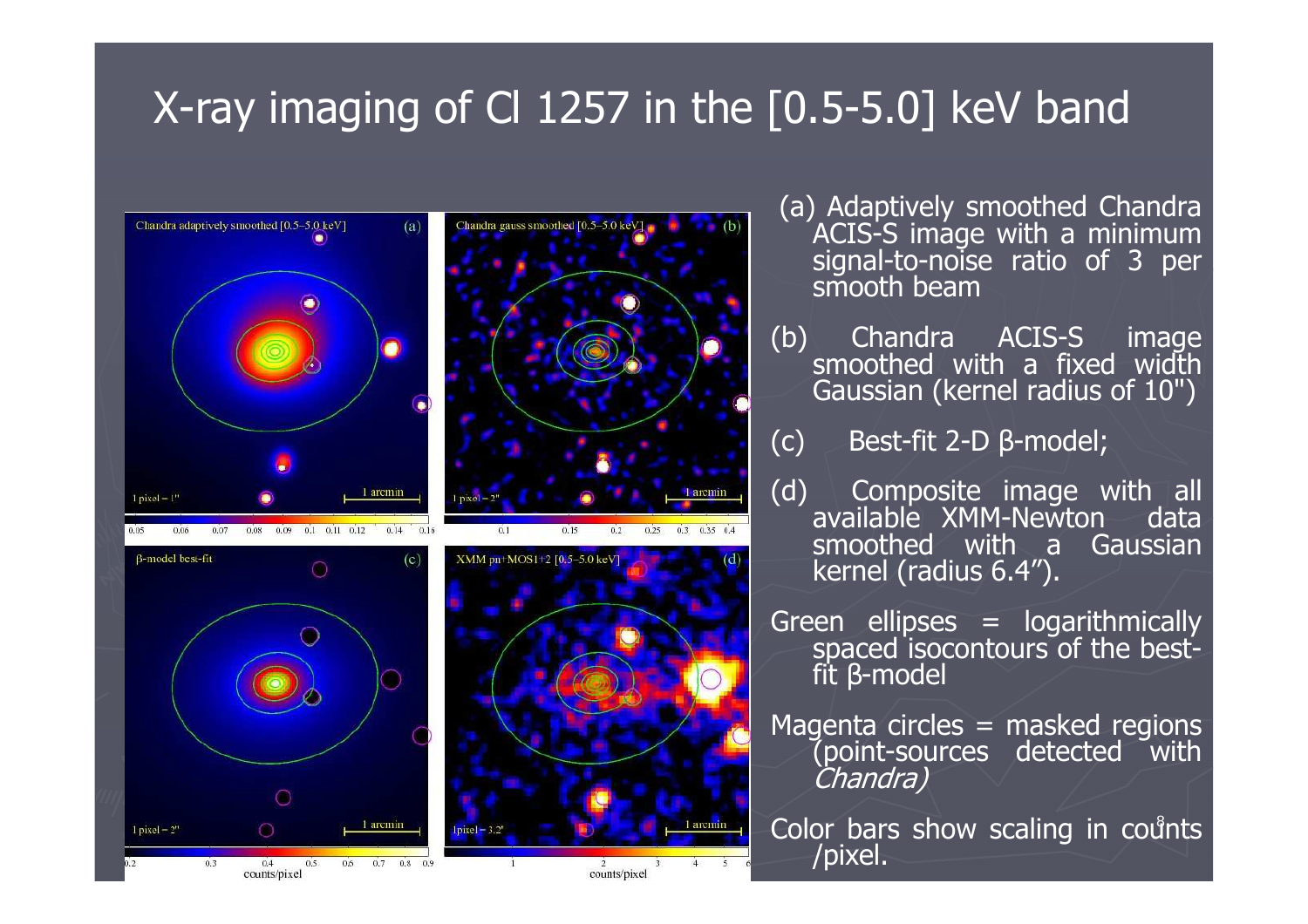#### Implications of X-ray data:

► Difficult to determine true cluster emission profile (many X-ray point sources along the line of sight and few photons)

► The Serna-Gerbal method applied to galaxies with redshifts in the cluster gives a velocity dispersion of 600 km s<sup>-1</sup>, a mass of 6 10<sup>14</sup> M<sub>sun</sub> and shows the existence of two subgroups

► The cluster may be bimodal, from X-ray and optical<br>Distributions distributions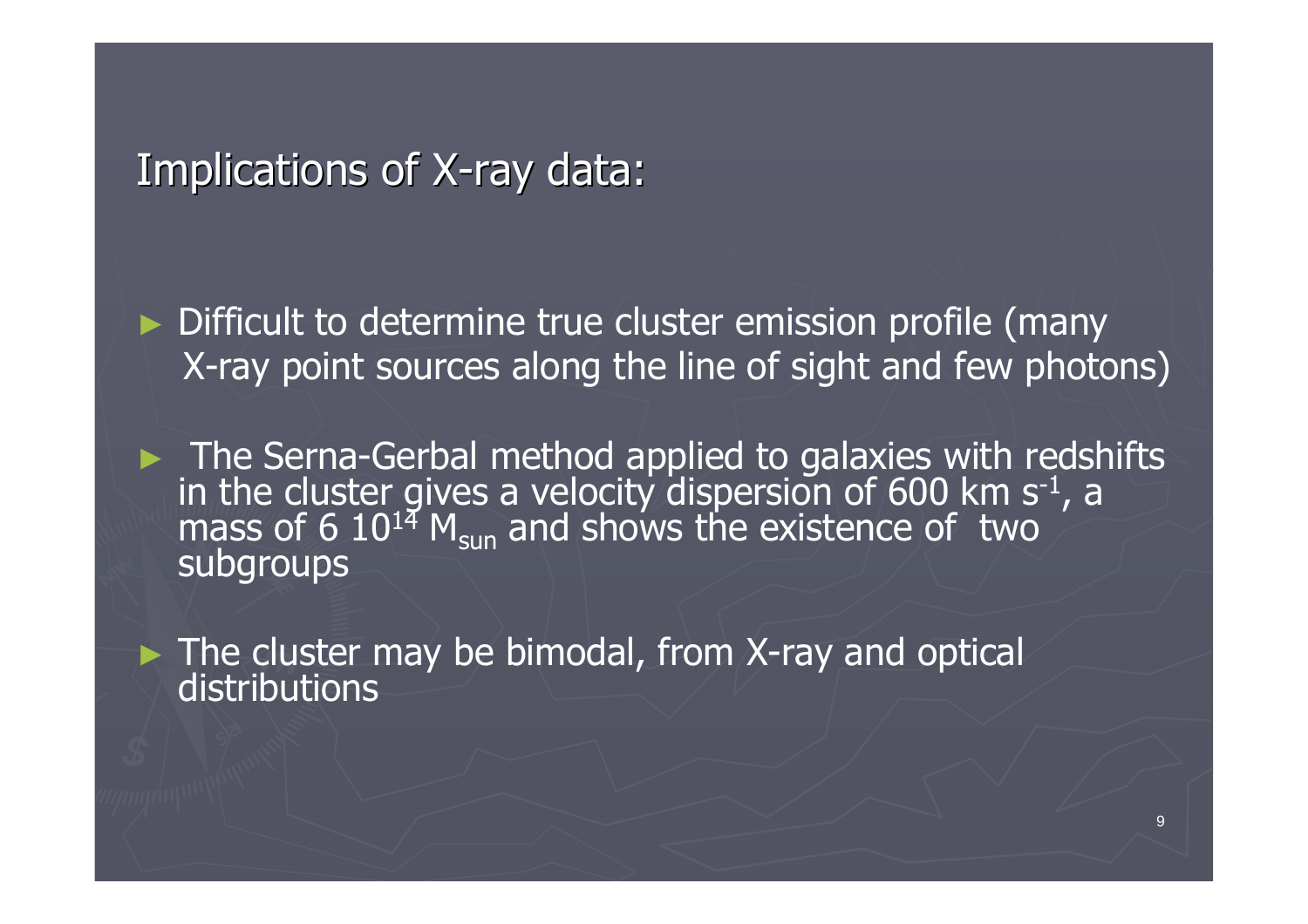L<sub>x</sub> versus kT based on<br>Fttori et al (2004) Ettori et al. (2004) A&A, 417,13

Dotted line: fixed at the predicted slope of 2

Dashed line: best fit (slope free)

kT=3.6 keV $L_{\chi}$  = 2 10<sup>44</sup> erg s<sup>-1</sup>

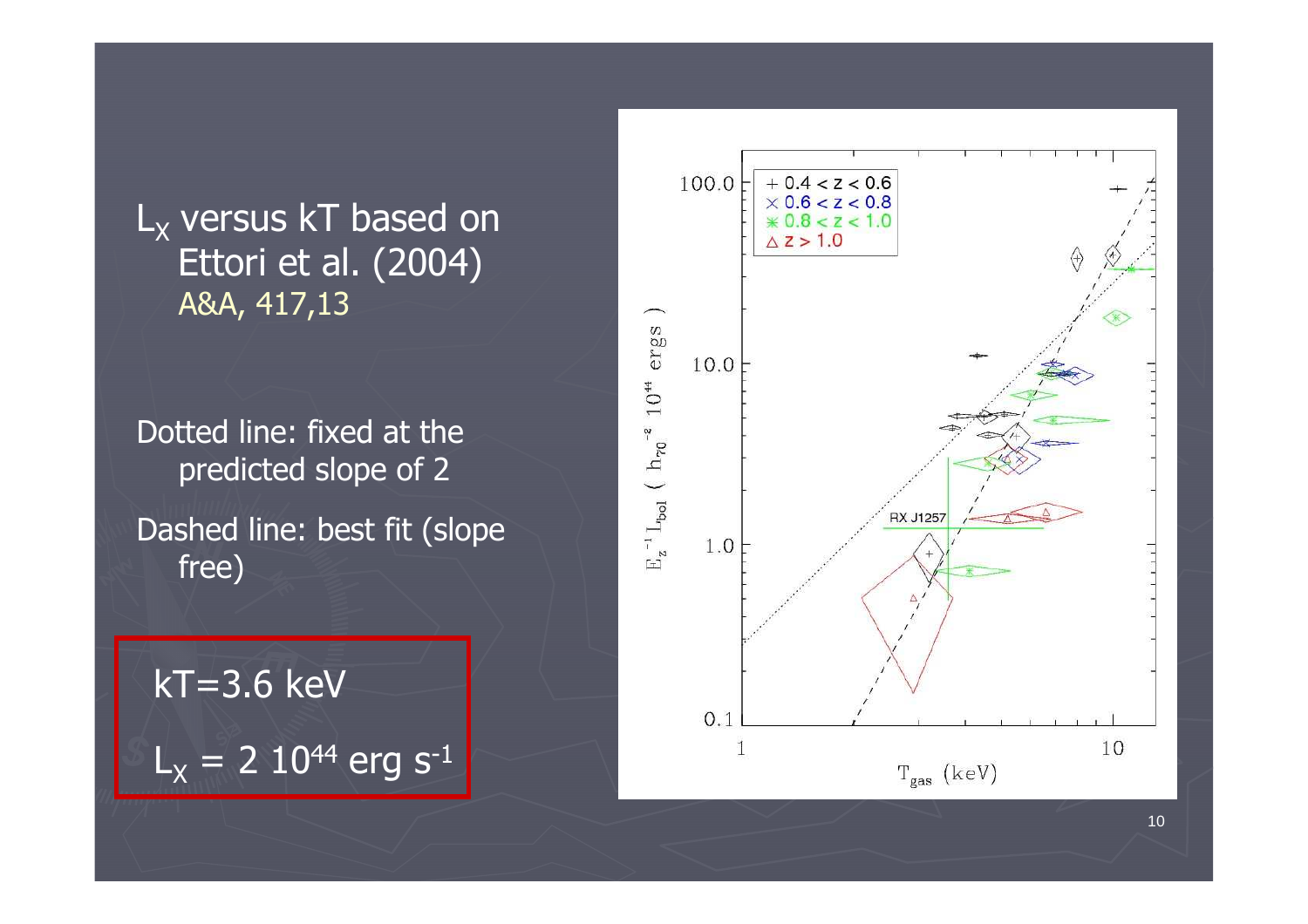#### Implications:

#### $\blacktriangleright$  Cl1237+4738 is comparable to other high z<br> $(7.5 \land 6)$  clusters:  $(z \geq 0.6)$  clusters:

- $\cap$  $\bullet$  too low  $L_X$ distant massive clusters tend to be underluminous in Xrays)
- $\Box$ or too high kT for its X-ray luminosity

► These high z clusters may be in the process of infall and not yet peaking in  $L_X$ 

► Perhaps much of their initial heating has come from some other source besides infall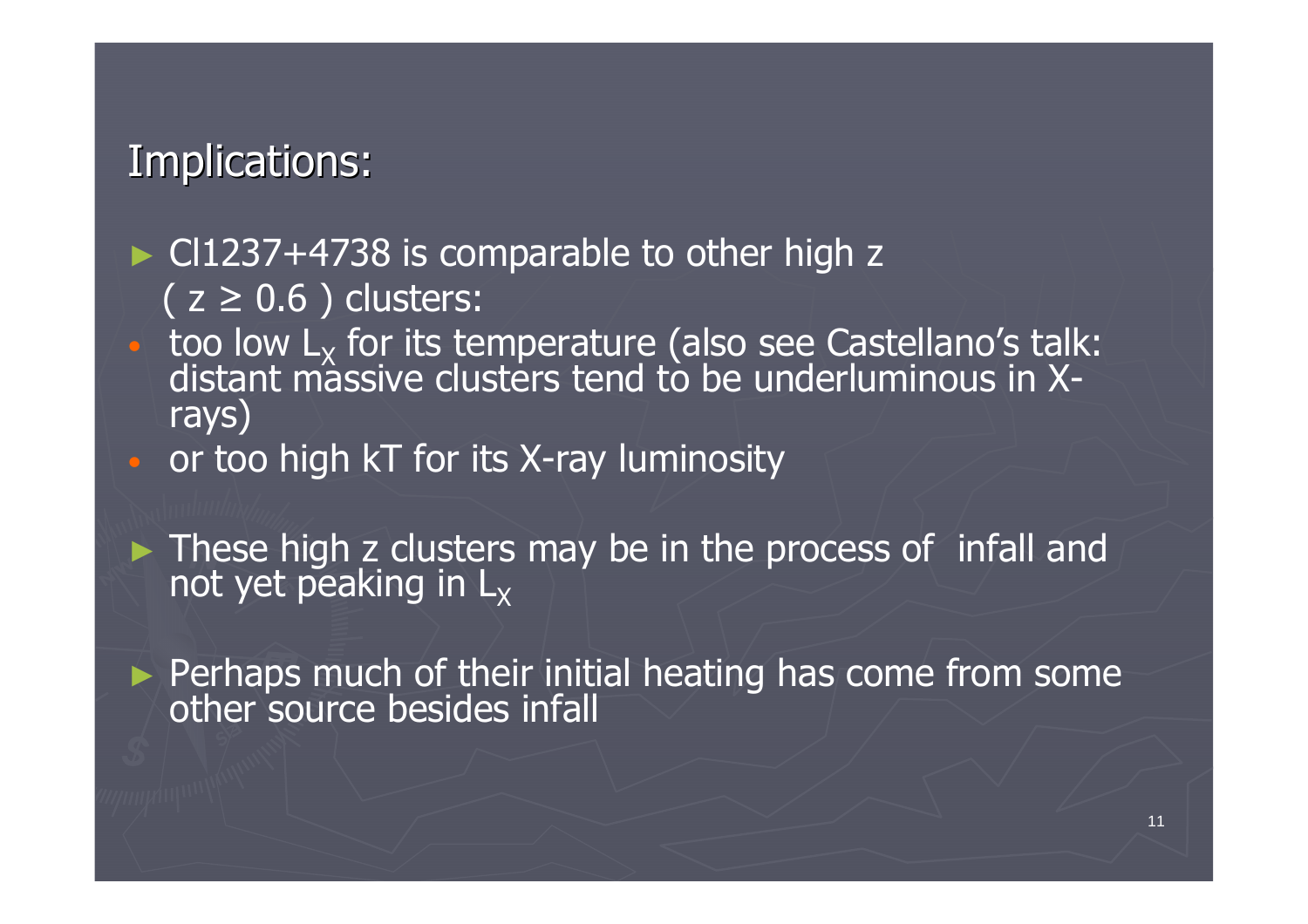# **Conclusions**

We have found an X-ray emitting cluster of galaxies at  $z=0.866$  that is still in the process of formation, based on:

► Bimodal distribution of X-ray emission and of galaxy population ► Most spectroscopically confirmed members are detected by MIPS at 24 µm

► The Serna-Gerbal method shows the existence of substructures<br>► kT is too high or Luis too low ► kT is too high, or  $L_x$  is too low

► kT too high suggests significant energy input prior to infall, such as<br>Population III SN (rather than galactic outflow which would have made the<br>24 µm emission of late type galaxies faint)  $\blacktriangleright$  L<sub>x</sub> too low is expected for not fully merged clusters (Ventimiglia et al. 2008)

► The cluster has a high fraction of red dusty galaxies

Comparable to Ricardo Demarco's cluster at z=0.837

►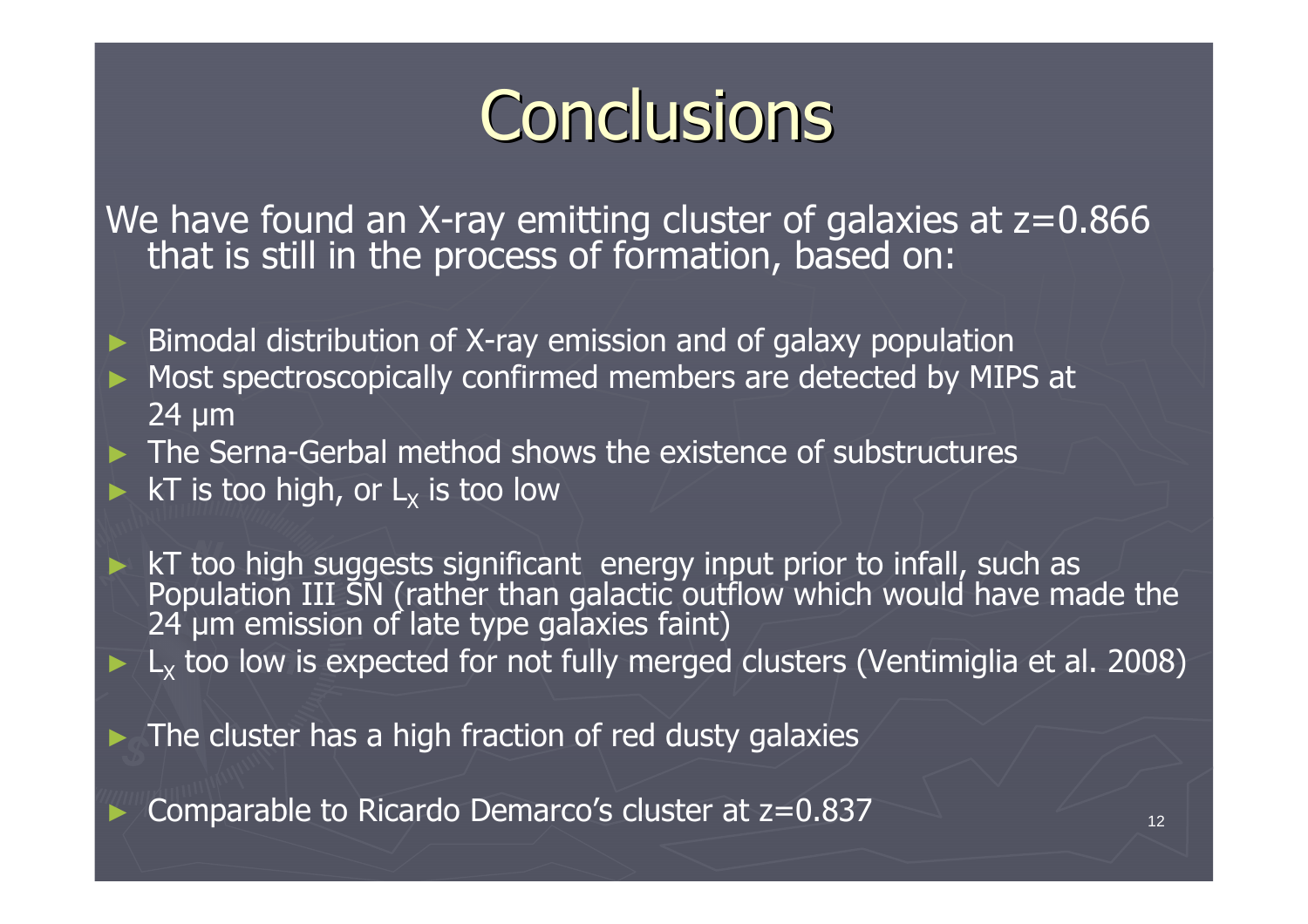### A by-product : searching for very high z objects

Thanks to gravitational lensing magnification, Spitzer IRAC and Gemini i-band data allowed us to identify 34 objects that could be at  $z \geq 7$ 

► Some candidates are also detected in X-rays (AGN)

► If  $z > 7$  AGN have the same spectra that produce the X-ray background (i.e., a spectral break at about 40 keV), then the objects with the softer X-ray spectra are likely to be at higher redshift than the harder sources

► We need redshifts! Subaru proposal submitted for all candidates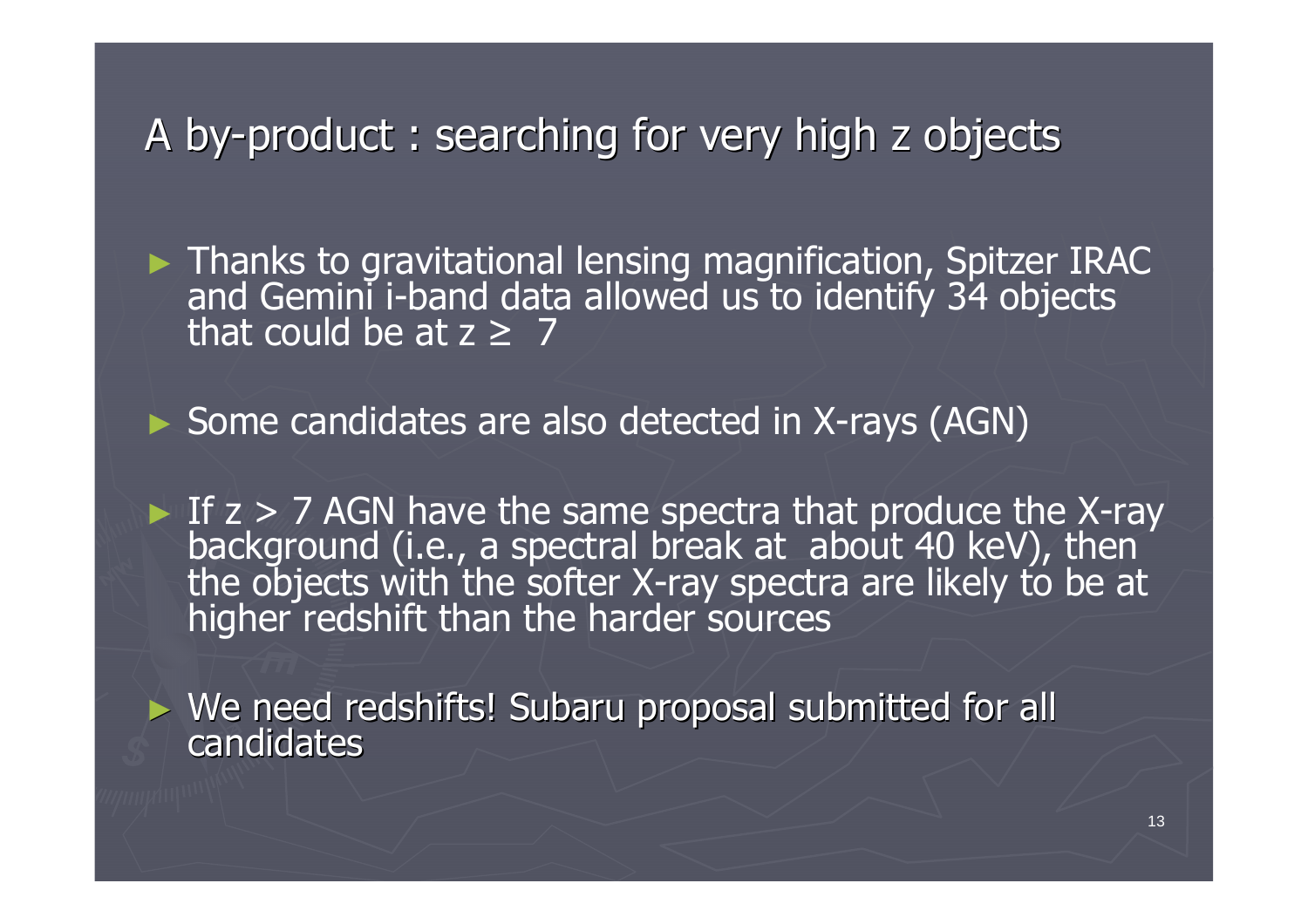### z>7 galaxy candidate at J $\sim$ 24.1 Images are 30x30"

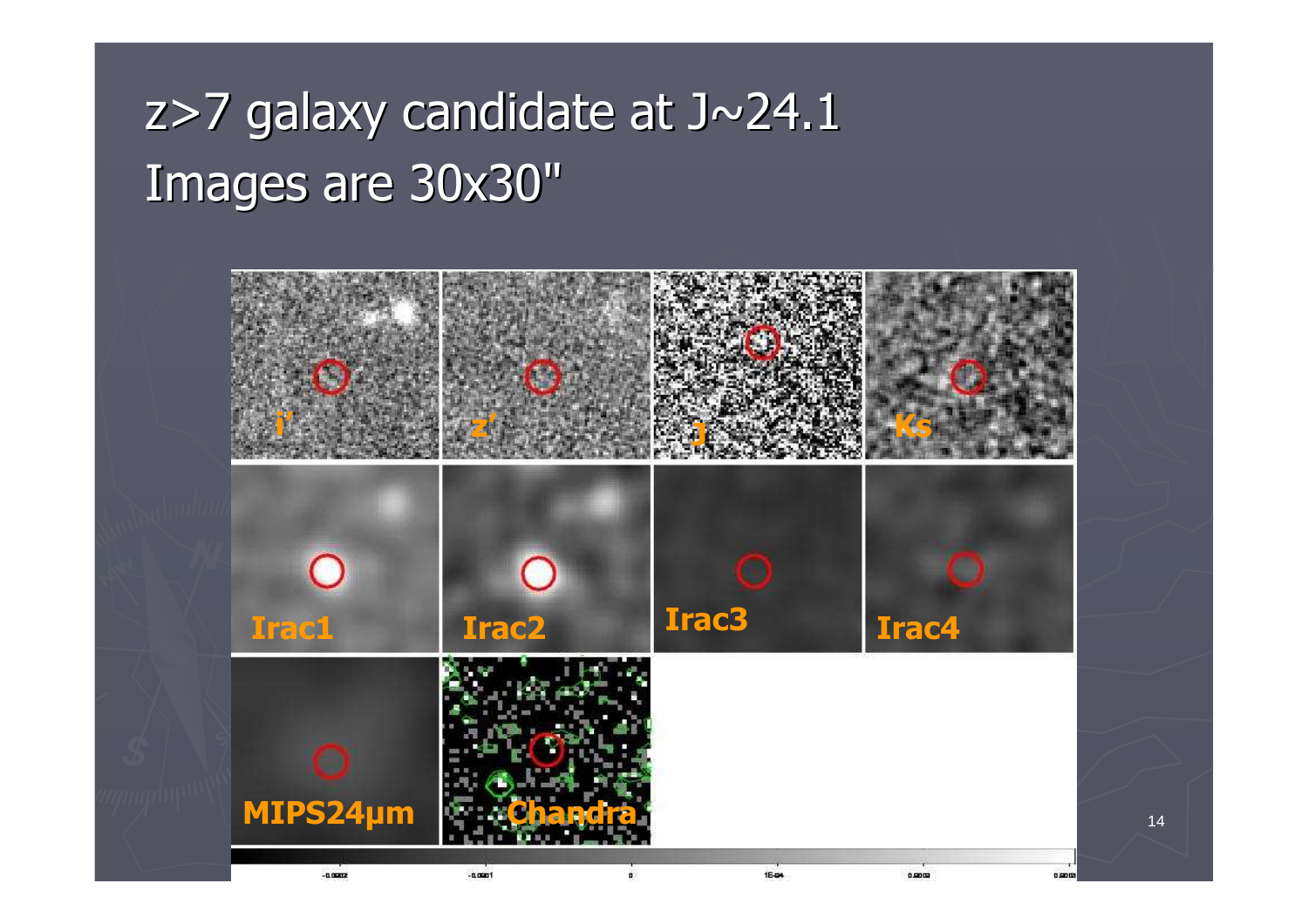### z>7 galaxy candidate at J $\sim$ 22.8 Images are 30x30"

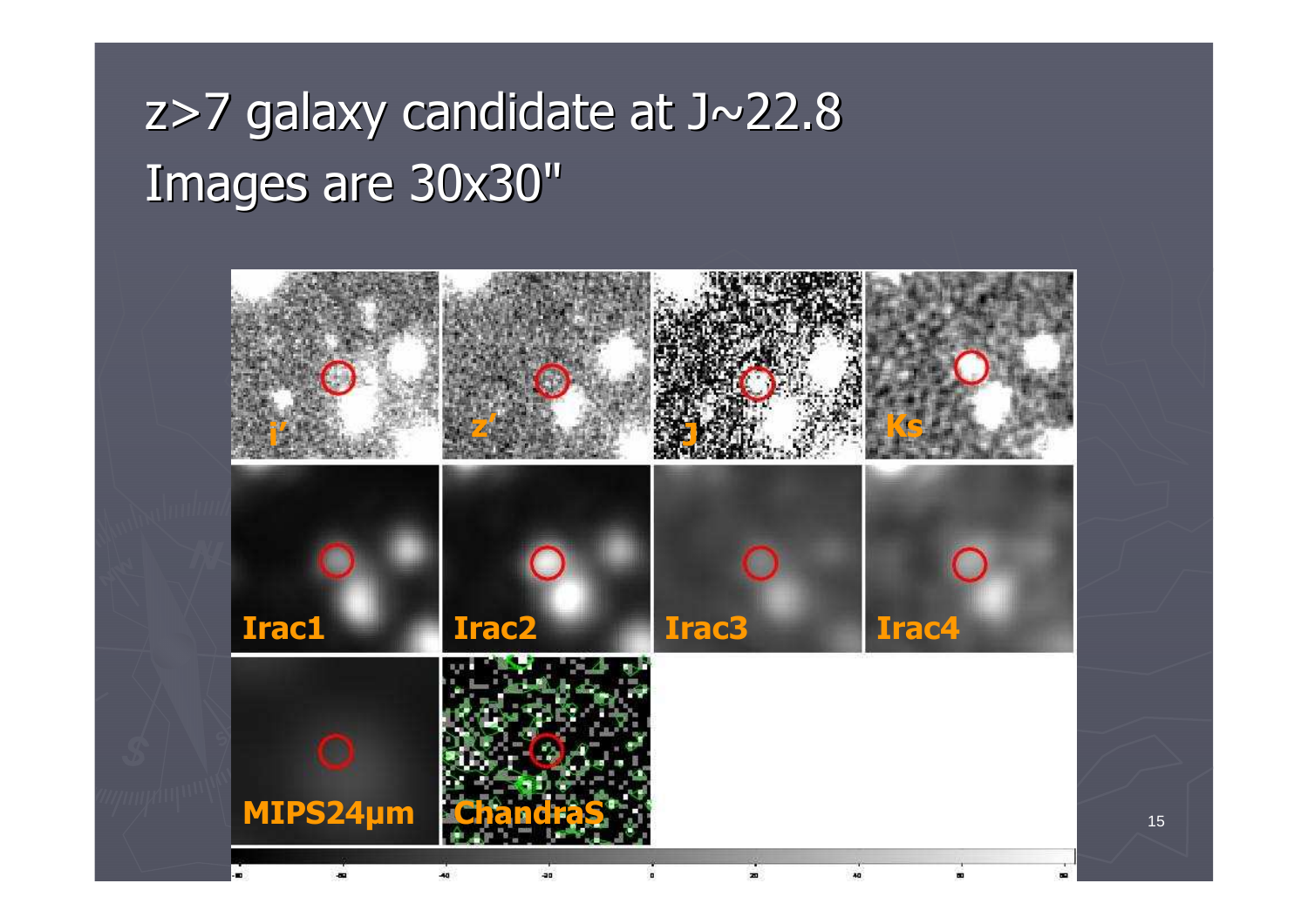# Many, many more distant cluster candidates (up to  $z=1.25$ )

► Looking for clusters of galaxies in the Canada France<br>Flawaii Telescone Legacy Survey (ugriz bands) Hawaii Telescope Legacy Survey (ugriz bands) (see Rémi Cabanac's talk for details)

### ► Method:

estimate photometric redshifts for all galaxies

- $\triangleright$  build galaxy density maps in photo-z bins of 0.1
- $\triangleright$  detect structures in these maps with SExtractor at a chosen significance level (typically 20 to 60) level (typically 2σ to 6σ)

► Validate method by applying same procedure to the millenium simulation (modifiedd to be comparable to our data)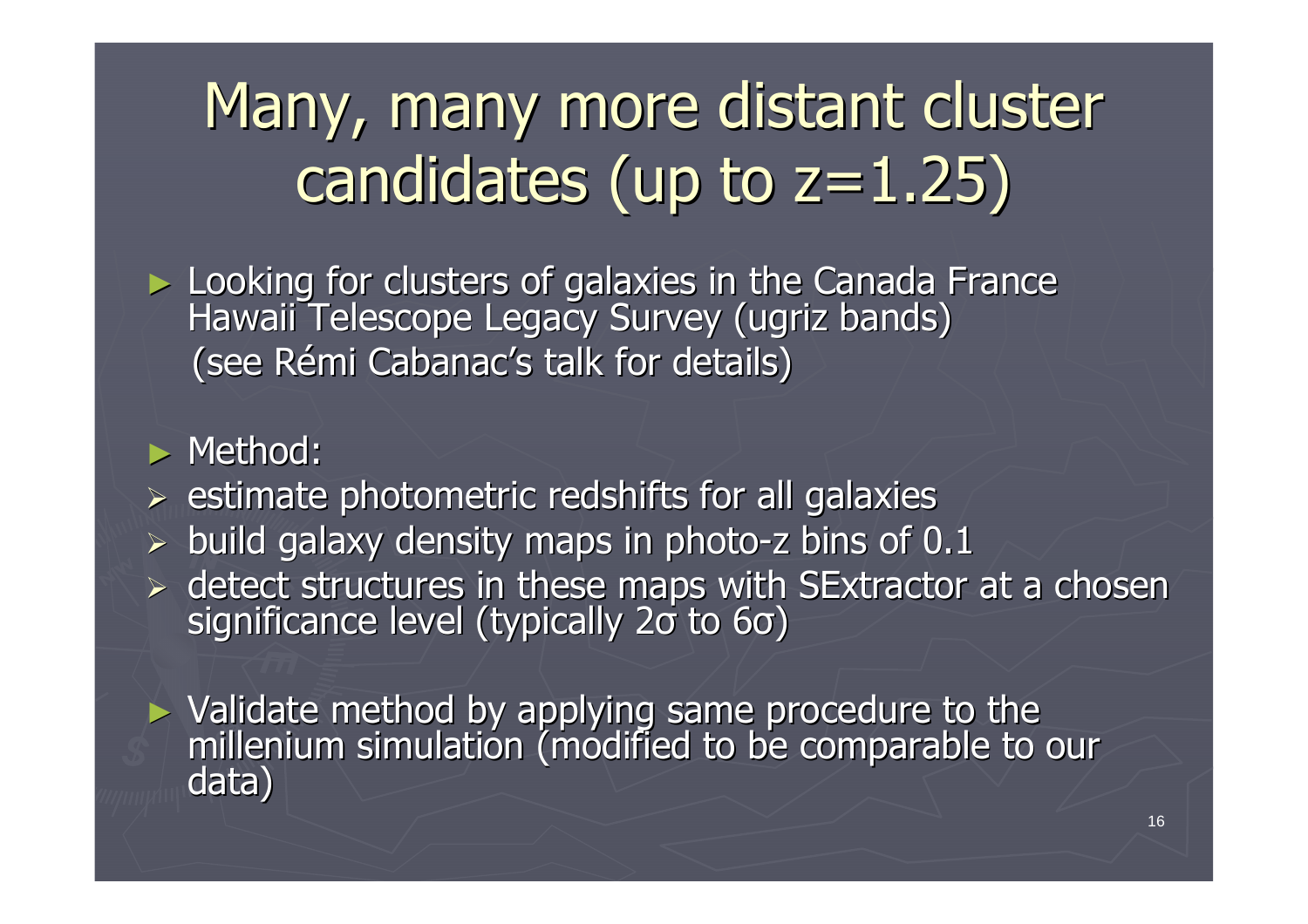► Results: 1200 cluster candidates

- $\triangleright$  Cluster candidates at  $z \geq 1$
- •141 at 3σ
- 79 at 4σ •
- 46 at 5σ •
- 31 at 6σ•

Spectroscopic followupplanned, collaboratorswelcome!



17

Reference : Adami, Durret, Benoist et al. 2009, A&A in press, arXiv:0910.3827